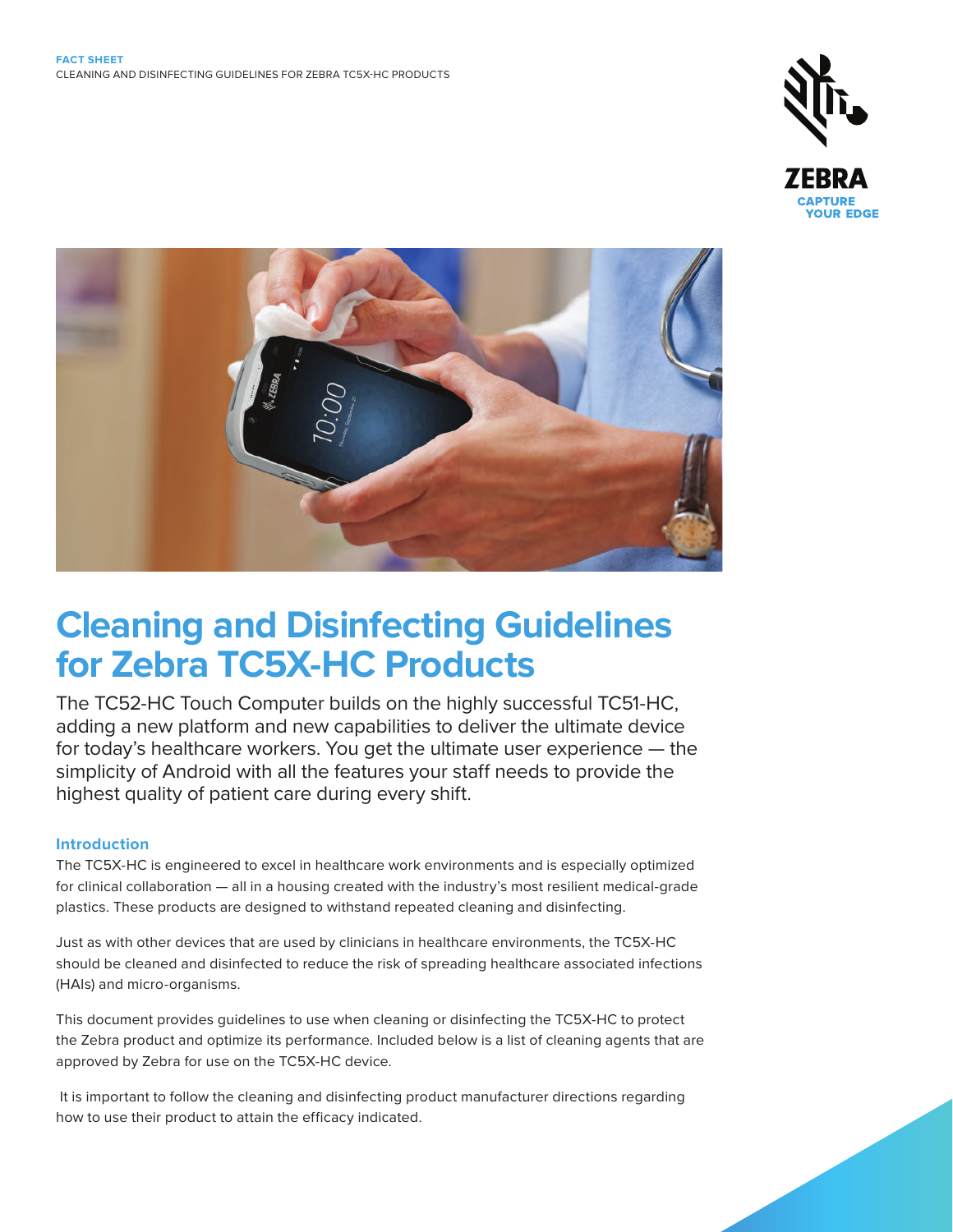## **Cleaning and Disinfecting Guidelines**

- **•** Turn off and/or disconnect the device from AC/DC power.
- **•** To avoid damage to the device or accessory, use only approved Cleaning & Disinfecting agents specified for the TC5X-HC.
- **•** Follow the Manufacturer's directions on the approved Cleaning & Disinfecting agent for how to use their product properly and safely.
- **•** Use pre-moistened wipes or dampen a soft sterile cloth (not wet) with the approved agent. Never spray or pour chemical agents directly onto the device.
- **•** Use a moistened cotton-tipped applicator to reach tight areas. Be sure to remove any lint left over by the applicator.
- **•** Do not allow liquid to pool.
- **•** Allow the device to air dry, dry with a soft lint-free cloth or towelette before use. Ensure electrical contacts are fully dry before reapplying power.

# **Approved Cleaning and Disinfectant Agents for Zebra's TC5X-HC devices**

There are numerous cleaning agents used in the healthcare industry, some of which contain ingredients that are harmful to the TC5X-HC devices. Therefore, it is important to use only Zebra-approved cleaning and disinfecting agents for the TC5X-HC from the list below.

**Note:** any solution percentages specified in the list below should be adhered to and not exceeded.

**Warning:** The combining of chemical agents may be hazardous both to the user as well as to the device and is not approved. Always follow the safety instructions provided by the manufacturer of the approved cleaning agent, along with the Zebra cleaning guidelines, for safe handling and use.

## **Special Precaution for Bleach-based Disinfectants**

| 3% Hydrogen Peroxide and 97% Water solution                                   | <b>Medipal Alcohol Wipes</b>                              |
|-------------------------------------------------------------------------------|-----------------------------------------------------------|
| 10% Bleach (Sodium Hypochlorite 0.55%) and 90% Water<br>Solution <sup>*</sup> | <b>Metrex CaviWipes</b>                                   |
| 91% Isopropyl Alcohol and 9% Water Solution                                   | <b>Metrex CaviWipes1</b>                                  |
| Azowipe                                                                       | PDI Easy Screen <sup>®</sup> Cleaning Wipe                |
| <b>Brulin BruTab 6S Tablets*</b>                                              | PDI Sani-Cloth AF3 Germicidal Disposable Wipe             |
| <b>Clinell Universal Sanitizing Wipes</b>                                     | PDI Sani-Cloth Bleach Germicidal Disposable Wipe *        |
| Clorox Dispatch Hospital Cleaner Disinfectant Towels with Bleach *            | PDI Sani-Cloth HB Sani-Germicidal Disposable Wipe         |
| Clorox Formula 409 Glass and Surface Cleaner                                  | PDI Sani-Cloth Plus Germicidal Disposable Cloth           |
| <b>Clorox Healthcare Bleach Germicidal Wipes*</b>                             | <b>PDI Super Sani-Cloth Germicidal Wipe</b>               |
| Clorox Healthcare Hydrogen Peroxide Wipes                                     | <b>Progressive Products Wipes Plus</b>                    |
| <b>Clorox Healthcare Multi-Surface Quat Alcohol Wipes</b>                     | <b>Sani Professional Disinfecting Multi-Surface Wipes</b> |
| <b>Diversey D10 Concentrate Detergent Sanitizer</b>                           | Sani-Hands <sup>®</sup> Instant Hand Sanitizing Wipes     |
| <b>Diversey Dimension 256 Neutral Disinfectant Cleaner</b>                    | SC Johnson Windex Original Glass Cleaner with Ammonia-D   |
| <b>Diversey Oxivir Tb Wipes</b>                                               | <b>Spartan Hepacide Quat II</b>                           |
| Diversey Virex II 256 One-Step Disinfectant Cleaner                           | <b>Sterets Alcowipe</b>                                   |
| <b>Metrex CaviCide</b>                                                        | <b>Steris Coverage Plus Germicidal Surface Wipes</b>      |
| <b>Metrex CaviCide1</b>                                                       | <b>Veridien Viraguard</b>                                 |

\* Not for use on cradles

The use of non-approved cleaning or disinfecting agents on the Zebra TC5X-HC may result in damage to the product, and may void the warranty.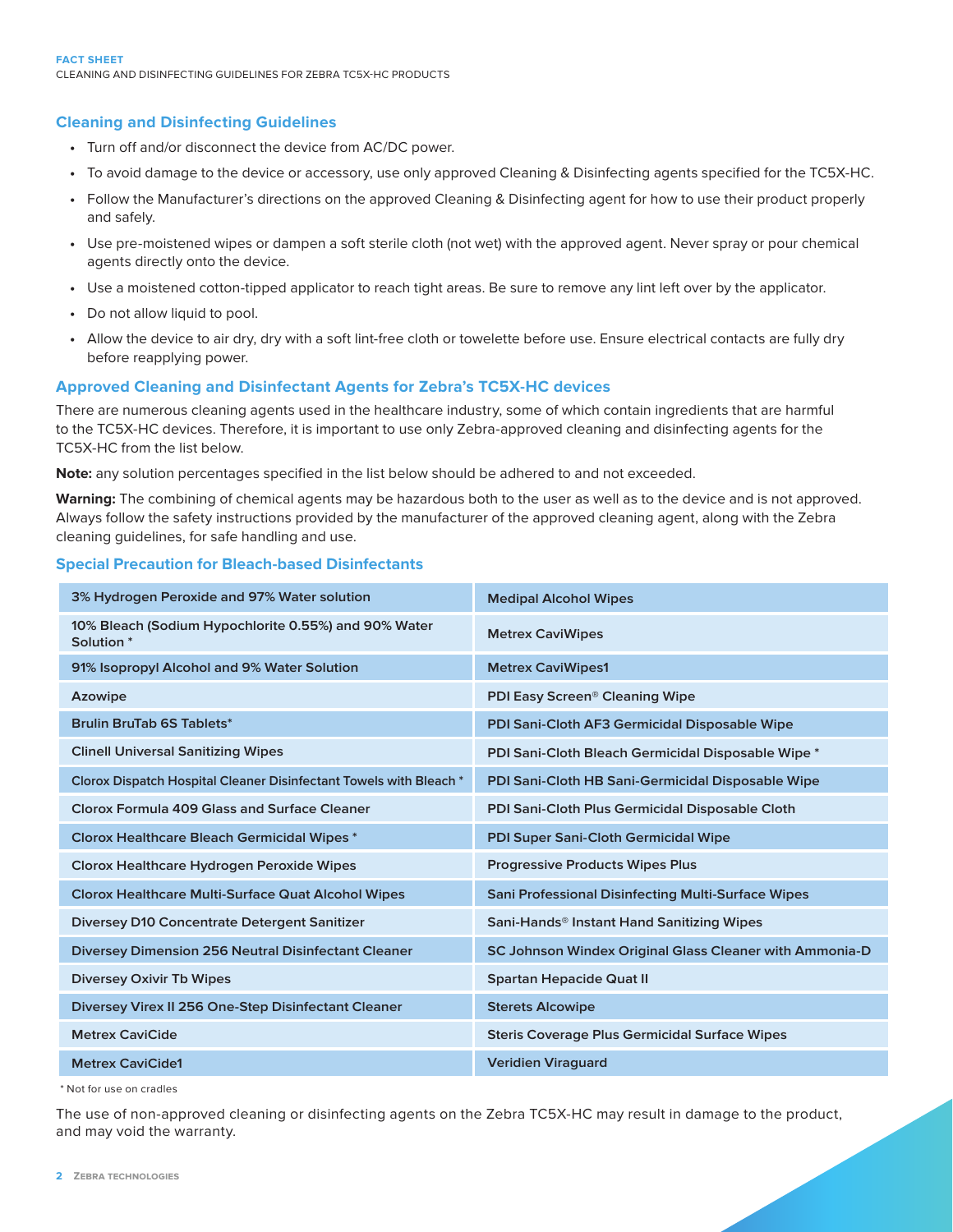Bleach-based cleaners are not approved for use on cradles. Bleach products are known to corrode metals very quickly. Avoid allowing any bleach-based cleaner to touch the electrical contacts on the TC5X-HC. If the contacts are exposed to bleach, it is important to completely remove it using only water or isopropyl alcohol solution.

## **Special Precaution for Hand Sanitizers**

Some hand sanitizers contain ingredients that can be harmful to the device. Hands should be completely dry before handling the device and cradles to prevent damage.

## **Additional Periodic Deep Cleaning Maintenance**

Keep your Zebra TC5X-HC device and cradle in good working order with regular and comprehensive cleaning to remove the natural build-up of dirt that occurs with everyday use. Deep cleaning maintenance is recommended on a monthly basis.

#### **1. TC5X Healthcare Grill Cleaning Instructions**

Procedure

- Using a hard bristle brush, aggressively scrub the top and bottom audio grills of the TC5x device for 10-20 seconds
- For the most thorough and complete audio grill cleaning, use the following technique:
	- Prepare a cleaning solution comprised of dish soap (Dawn, Palmolive) and water.
	- Using a hard-bristled brush, dip the brush into the cleaning solution and proceed to scrub the top and bottom audio grills of the TC5X.
		- · Vigorously scrub the audio grills while changing the angle of attack of the bristles. The intent of the scrubbing is to remove the debris from the audio grill slots. Be sure to scrub the entire grill. Do no neglect the extreme left and right audio slots.
	- Scrub each grill (top and bottom) for approximately 30 seconds. A soapy lather on top of the grills is expected.
	- Using clean water, rinse both the top and bottom grills to remove soap.
		- · Hold the device upright to allow water to run off the device, away from the display.
		- · Apply a small amount of water to the cleaned grill area using a squeeze bottle or a clean wet brush.
	- Using a dry paper towel, wipe the device down to remove any water still on the device.
	- If possible, use canned air to remove excess moisture from the grills. Be sure to blow the moisture out of the device in a direction pointing away from the display.
		- · If canned air is not available, allow the device to air dry naturally. Audio quality will be impacted if the grills are wet but will return to normal once the grills have completely dried.

#### **2. Scanner Exit Window**

• Wipe the scanner exit window with a lens tissue or other material suitable for cleaning optical materials such as eyeglasses.

#### **3. Charging Contacts**

- Dip the cotton portion of a cotton-tipped applicator in isopropyl alcohol.
- Gently rub the cotton portion of the cotton-tipped applicator back and forth across the connector contacts of the Zebra device.
- Using a dry cotton-tipped applicator, rub across the connector contacts of the Zebra device back and forth several times.
- Carefully inspect and remove any cotton or other residue that remains on the connector.
- Allow the isopropyl alcohol to air dry, or dry with a soft lint-free cloth or towelette. Ensure electrical contacts are fully dry before reapplying power.